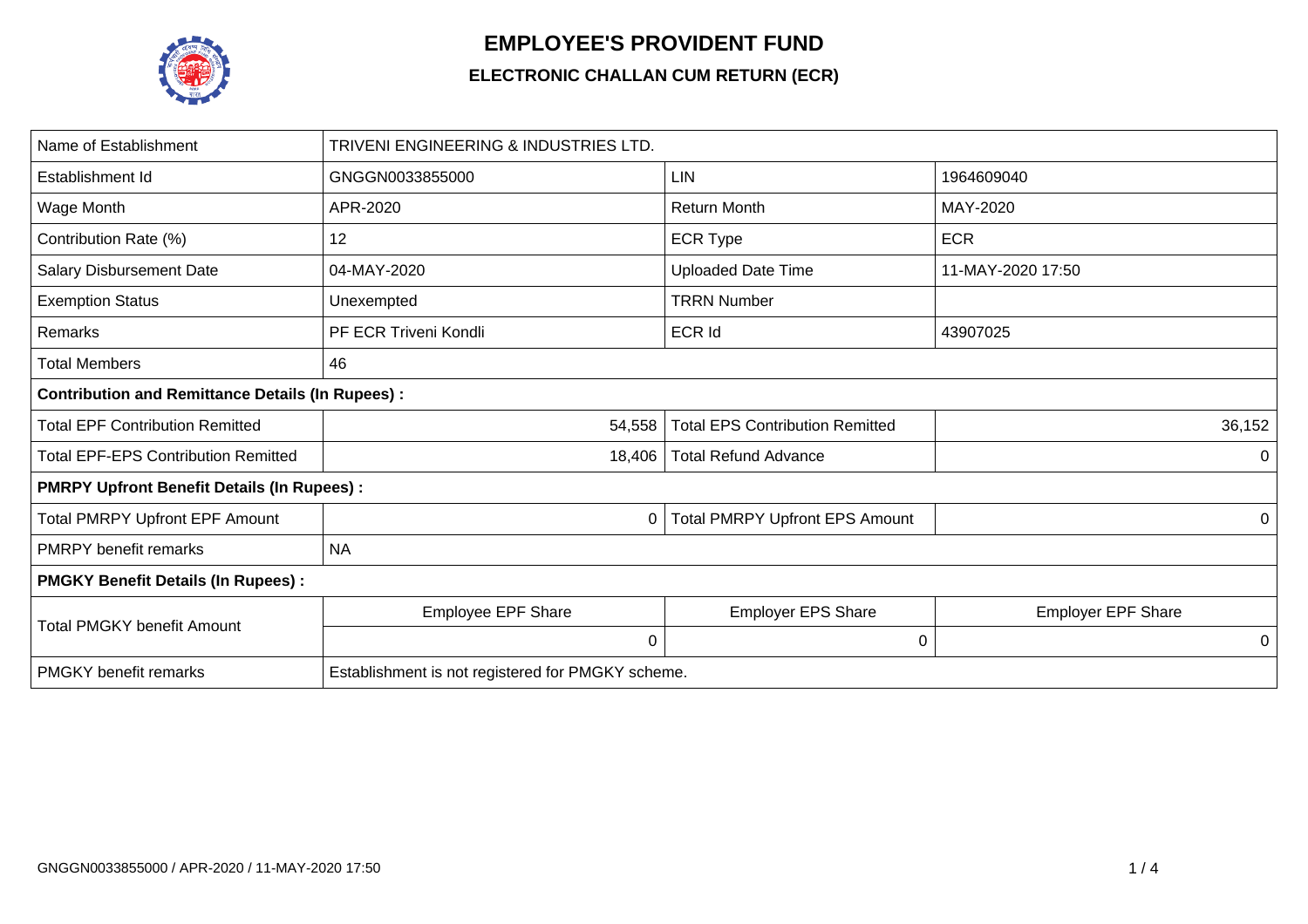## Member Details :-

|                |              | Name as per                                      |                                  | Wages  |            |            |             | <b>Contribution Remitted</b> |            |     |                    |                | <b>PMRPY / PMGKY Benefit</b>   | Posting               |                 |                                  |
|----------------|--------------|--------------------------------------------------|----------------------------------|--------|------------|------------|-------------|------------------------------|------------|-----|--------------------|----------------|--------------------------------|-----------------------|-----------------|----------------------------------|
| SI. No.        | <b>UAN</b>   | <b>ECR</b>                                       | <b>UAN</b><br><b>Repository</b>  | Gross  | <b>EPF</b> | <b>EPS</b> | <b>EDLI</b> | EE.                          | <b>EPS</b> | ER  | <b>NCP</b><br>Days | <b>Refunds</b> | <b>Pension</b><br><b>Share</b> | ER PF<br><b>Share</b> | <b>EE Share</b> | <b>Location of</b><br>the member |
| $\overline{1}$ | 101487956680 | <b>ABDUL MALEK</b>                               | <b>ABDUL</b><br><b>MALEK</b>     | 9,707  | 9,707      | 9,707      | 9,707       | 1,165                        | 809        | 356 | 9                  | $\mathbf{0}$   |                                |                       |                 | N.A.                             |
| 2              | 101487956698 | <b>ABU SUFIAN</b>                                | ABU SUFIAN                       | 11,764 | 11,764     | 11,764     | 11,764      | 1,412                        | 980        | 432 | 9                  | $\mathbf 0$    |                                |                       |                 | N.A.                             |
| 3              | 101495427345 | AHMAD JAAN                                       | AHMAD JAAN                       | 12,456 | 12,456     | 12,456     | 12,456      | 1,495                        | 1,038      | 457 | 8                  | $\mathsf{O}$   |                                |                       |                 | N.A.                             |
| $\overline{4}$ | 101487956667 | <b>ANAND TOPPO</b>                               | <b>ANAND</b><br><b>TOPPO</b>     | 8,565  | 8,565      | 8,565      | 8,565       | 1,028                        | 713        | 315 | 11                 | $\mathbf 0$    |                                |                       |                 | N.A.                             |
| 5              | 101487956717 | ANIL DANG                                        | ANIL DANG                        | 5,710  | 5,710      | 5,710      | 5,710       | 685                          | 476        | 209 | 16                 | $\mathbf 0$    |                                |                       |                 | N.A.                             |
| 6              | 101213091940 | <b>ANIL KUMAR</b><br>CHANDRAVANS CHANDRAVA<br>HI | <b>ANIL KUMAR</b><br><b>NSHI</b> | 16,608 | 16,608     | 15,000     | 15,000      | 1,993                        | 1,250      | 743 | $\overline{2}$     | $\mathbf 0$    |                                |                       |                 | N.A.                             |
| $\overline{7}$ | 101495429001 | <b>ANIL MEHTA</b>                                | <b>ANIL MEHTA</b>                | 6,228  | 6,228      | 6,228      | 6,228       | 747                          | 519        | 228 | 17                 | $\mathbf 0$    |                                |                       |                 | N.A.                             |
| 8              | 101495427309 | <b>BAISAKHU</b><br><b>MARAVI</b>                 | <b>BAISAKHU</b><br><b>MARAVI</b> | 7,612  | 7,612      | 7,612      | 7,612       | 913                          | 634        | 279 | 15                 | $\mathbf 0$    |                                |                       |                 | N.A.                             |
| 9              | 101298455686 | DAUD HAMSO'                                      | DAUD<br><b>HAMSOY</b>            | 8,304  | 8,304      | 8,304      | 8,304       | 996                          | 692        | 304 | 14                 | $\mathbf 0$    |                                |                       |                 | N.A.                             |
| 10             | 101495427313 | <b>DEEPAK</b>                                    | <b>DEEPAK</b>                    | 13,704 | 13,704     | 13,704     | 13,704      | 1,644                        | 1,142      | 502 | $\overline{2}$     | $\mathbf 0$    |                                |                       |                 | N.A.                             |
| 11             | 101341452841 | <b>DEVSARAN</b>                                  | <b>DEVSARAN</b>                  | 5,710  | 5,710      | 5,710      | 5,710       | 685                          | 476        | 209 | 16                 | $\mathbf 0$    |                                |                       |                 | N.A.                             |
| 12             | 101188247826 | <b>FATIK SEKH</b>                                | <b>FATIK SEKH</b>                | 13,148 | 13,148     | 13,148     | 13,148      | 1,578                        | 1,095      | 483 | $\overline{7}$     | $\mathbf 0$    |                                |                       |                 | N.A.                             |
| 13             | 101188247890 | <b>HAZRAT ALI</b>                                | <b>HAZRAT ALI</b>                | 10,278 | 10,278     | 10,278     | 10,278      | 1,233                        | 856        | 377 | 8                  | $\mathbf 0$    |                                |                       |                 | N.A.                             |
| 14             | 101487956633 | <b>HEMANT</b><br><b>KUMAR</b>                    | <b>HEMANT</b><br><b>KUMAR</b>    | 10,278 | 10,278     | 10,278     | 10,278      | 1,233                        | 856        | 377 | 8                  | $\mathbf 0$    |                                |                       |                 | N.A.                             |
| 15             | 101487956605 | <b>HURMAT SK</b>                                 | <b>HURMAT SK</b>                 | 10,278 | 10,278     | 10,278     | 10,278      | 1,233                        | 856        | 377 | 8                  | $\mathbf 0$    |                                |                       |                 | N.A.                             |
| 16             | 101143440133 | <b>KARUN</b>                                     | <b>KARUN</b>                     | 10,278 | 10,278     | 10,278     | 10,278      | 1,233                        | 856        | 377 | 8                  | $\mathbf 0$    |                                |                       |                 | N.A.                             |
| 17             | 101207336347 | <b>KRISHANPAL</b>                                | <b>KRISHNA PAL</b>               | 9,707  | 9,707      | 9,707      | 9,707       | 1,165                        | 809        | 356 | 9                  | $\mathbf 0$    |                                |                       |                 | N.A.                             |
| 18             | 101487956679 | <b>MAHA SINGH</b>                                | <b>MAHA SINGH</b>                | 7,423  | 7,423      | 7,423      | 7,423       | 891                          | 618        | 273 | 13                 | $\mathbf 0$    |                                |                       |                 | N.A.                             |
| 19             | 101487956646 | <b>MANOJ</b><br><b>CHAURASIA</b>                 | <b>MANOJ</b><br><b>CHAURASIA</b> | 13,704 | 13,704     | 13,704     | 13,704      | 1,644                        | 1,142      | 502 | $\overline{2}$     | $\mathbf 0$    |                                |                       |                 | N.A.                             |
| 20             | 101350010514 | <b>MAYANK</b><br><b>VERMA</b>                    | <b>MAYANK</b><br><b>VERMA</b>    | 15,916 | 15,916     | 15,000     | 15,000      | 1,910                        | 1,250      | 660 | 3                  | $\mathbf 0$    |                                |                       |                 | N.A.                             |
| 21             | 101195656668 | <b>MD</b><br>MANIRUJJAMAN                        | <b>MD</b><br>MANIRUJJAM<br>AN    | 9,136  | 9,136      | 9,136      | 9,136       | 1,096                        | 761        | 335 | 10                 | $\mathbf 0$    |                                |                       |                 | N.A.                             |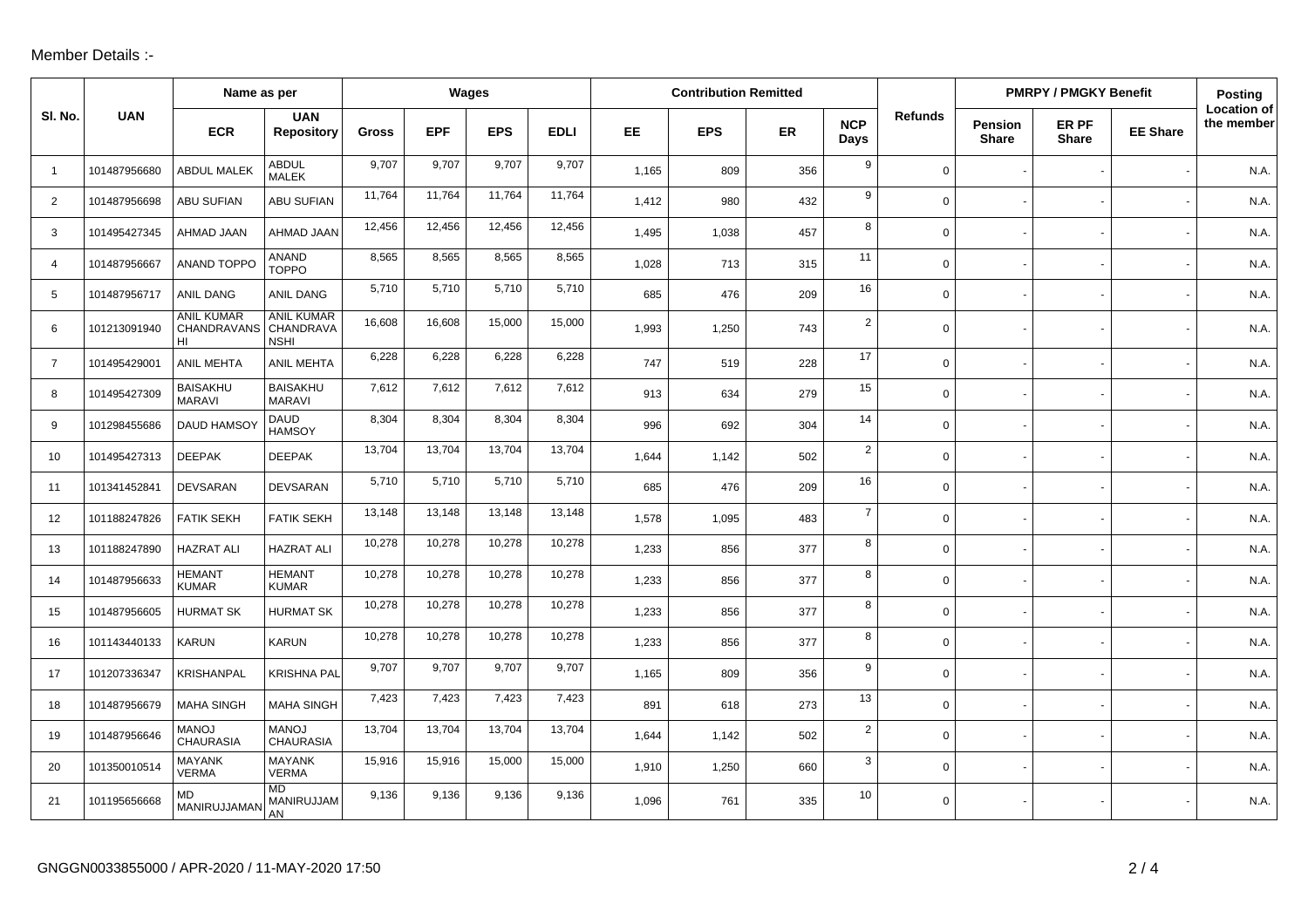|         |              | Name as per                                |                                                   | Wages        |            |             | <b>Contribution Remitted</b> |       |             |           |                    | <b>PMRPY / PMGKY Benefit</b> |                                |                       | <b>Posting</b>  |                                  |
|---------|--------------|--------------------------------------------|---------------------------------------------------|--------------|------------|-------------|------------------------------|-------|-------------|-----------|--------------------|------------------------------|--------------------------------|-----------------------|-----------------|----------------------------------|
| SI. No. | <b>UAN</b>   | <b>ECR</b>                                 | <b>UAN</b><br><b>Repository</b>                   | <b>Gross</b> | <b>EPF</b> | <b>EPS</b>  | <b>EDLI</b>                  | EE.   | <b>EPS</b>  | <b>ER</b> | <b>NCP</b><br>Days | <b>Refunds</b>               | <b>Pension</b><br><b>Share</b> | ER PF<br><b>Share</b> | <b>EE Share</b> | <b>Location of</b><br>the member |
| 22      | 101217855379 | <b>MD NOOR</b><br><b>ALAM</b>              | <b>MD NOOR</b><br><b>ALAM</b>                     | 10,380       | 10,380     | 10,380      | 10,380                       | 1,246 | 865         | 381       | 11                 | $\Omega$                     |                                |                       |                 | N.A.                             |
| 23      | 101495427321 | <b>MINTU</b>                               | <b>MINTU</b>                                      | 7,423        | 7,423      | 7,423       | 7,423                        | 891   | 618         | 273       | 13                 | $\Omega$                     |                                |                       |                 | N.A.                             |
| 24      | 101495428971 | <b>MOHD NANHE</b>                          | <b>MOHD</b><br><b>NANHE</b>                       | 7,423        | 7,423      | 7,423       | 7,423                        | 891   | 618         | 273       | 13                 | $\Omega$                     |                                |                       |                 | N.A.                             |
| 25      | 101495428963 | <b>MUNTYAJ</b><br>AHAMAD                   | <b>MUNTYAJ</b><br>AHAMAD                          | 9.707        | 9.707      | 9,707       | 9,707                        | 1,165 | 809         | 356       | 9                  | $\Omega$                     |                                |                       |                 | N.A.                             |
| 26      | 101495428992 | <b>NOSE</b>                                | <b>NOSE</b>                                       | 11,420       | 11,420     | 11,420      | 11,420                       | 1,370 | 951         | 419       | 6                  | $\Omega$                     |                                |                       |                 | N.A.                             |
| 27      | 101487956651 | <b>NRIPEN DAS</b>                          | <b>NRIPEN DAS</b>                                 | 5,710        | 5,710      | 5,710       | 5,710                        | 685   | 476         | 209       | 16                 | $\mathbf 0$                  |                                |                       |                 | N.A.                             |
| 28      | 101579170515 | <b>NURUL</b>                               | <b>NURUL</b>                                      | 9,136        | 9,136      | 9,136       | 9,136                        | 1,096 | 761         | 335       | 10                 | $\mathbf 0$                  |                                |                       |                 | N.A.                             |
| 29      | 101495429029 | <b>PANCHAM</b><br><b>SINGH</b>             | <b>PANCHAM</b><br><b>SINGH</b>                    | 5,139        | 5,139      | 5,139       | 5,139                        | 617   | 428         | 189       | 17                 | $\Omega$                     |                                |                       |                 | N.A.                             |
| 30      | 101315587217 | PANKAJ KUMAR                               | <b>PANKAJ</b><br><b>KUMAR</b>                     | 16,608       | 16,608     | 15,000      | 15,000                       | 1,993 | 1,250       | 743       | $\overline{2}$     | $\Omega$                     |                                |                       |                 | N.A.                             |
| 31      | 101495427332 | <b>RAJENDRA</b>                            | <b>RAJENDRA</b>                                   | 5,710        | 5,710      | 5,710       | 5,710                        | 685   | 476         | 209       | 16                 | $\Omega$                     |                                |                       |                 | N.A.                             |
| 32      | 101195656647 | RAJU SK                                    | <b>RAJU SK</b>                                    | 10,380       | 10,380     | 10,380      | 10,380                       | 1.246 | 865         | 381       | 11                 | $\Omega$                     |                                |                       |                 | N.A.                             |
| 33      | 101387748592 | SHAMBHU<br>PRASAD                          | <b>SAMBHU</b><br>PARSAD                           | 13,133       | 13,133     | 13,133      | 13,133                       | 1,576 | 1,094       | 482       | 3                  | $\mathbf 0$                  |                                |                       |                 | N.A.                             |
| 34      | 101487956614 | <b>SANGAM SING</b>                         | SANGAM<br><b>SINGH</b>                            | 13,704       | 13,704     | 13,704      | 13,704                       | 1,644 | 1,142       | 502       | $\overline{2}$     | $\mathbf 0$                  |                                |                       |                 | N.A.                             |
| 35      | 101195656584 | SANU SEKH                                  | <b>SANU SEKH</b>                                  | 11,072       | 11,072     | 11,072      | 11,072                       | 1,329 | 922         | 407       | 10                 | $\mathbf 0$                  |                                |                       |                 | N.A.                             |
| 36      | 101196274471 | <b>SEKH TANU</b>                           | <b>SEKH TANU</b>                                  | 12,456       | 12,456     | 12,456      | 12,456                       | 1,495 | 1,038       | 457       | 8                  | $\mathbf 0$                  |                                |                       |                 | N.A.                             |
| 37      | 101487956596 | <b>SENAN SAMAD</b>                         | <b>SENEN</b><br>SAMAD                             | 9,136        | 9,136      | 9,136       | 9,136                        | 1,096 | 761         | 335       | 10                 | $\mathbf 0$                  |                                |                       |                 | N.A.                             |
| 38      | 101487956622 | <b>SENTU SEKH</b>                          | <b>SENTU SEKH</b>                                 | 11,072       | 11,072     | 11,072      | 11,072                       | 1,329 | 922         | 407       | 10                 | $\mathbf 0$                  |                                |                       |                 | N.A.                             |
| 39      | 101175946347 | SHUVANKAR<br><b>NAYAK</b>                  | SHUVANKAR<br><b>NAYAK</b>                         | 10,000       | 10,000     | 10,000      | 10,000                       | 1,200 | 833         | 367       | $\mathbf 0$        | $\Omega$                     |                                |                       |                 | N.A.                             |
| 40      | 101495428985 | TAFAZUL<br><b>HOQUE</b>                    | <b>TAFAZUL</b><br><b>HOQUE</b>                    | 6,281        | 6,281      | 6,281       | 6,281                        | 754   | 523         | 231       | 15                 | $\mathbf 0$                  |                                |                       |                 | N.A.                             |
| 41      | 101470937893 | LAT<br><b>MOHAMMAD</b>                     | <b>TAJ</b><br><b>MOHAMMAD</b>                     | 5,710        | 5,710      | 5,710       | 5,710                        | 685   | 476         | 209       | 16                 | $\Omega$                     |                                |                       |                 | N.A.                             |
| 42      | 101487956701 | UDAY KUMAR<br><b>DUTTA</b>                 | <b>UDAY</b><br><b>KUMAR</b><br><b>DUTTA</b>       | 10,849       | 10,849     | 10,849      | 10,849                       | 1,302 | 904         | 398       | $\overline{7}$     | $\mathbf 0$                  |                                |                       |                 | N.A.                             |
| 43      | 101545934188 | <b>UPENDRA</b><br>CHANDRA<br><b>VANSHI</b> | <b>UPENDRA</b><br><b>CHANDRA</b><br><b>VANSHI</b> | 16,608       | 16,608     | $\mathbf 0$ | 15,000                       | 1,993 | $\mathbf 0$ | 1,993     | $\overline{2}$     | $\Omega$                     |                                |                       |                 | N.A.                             |